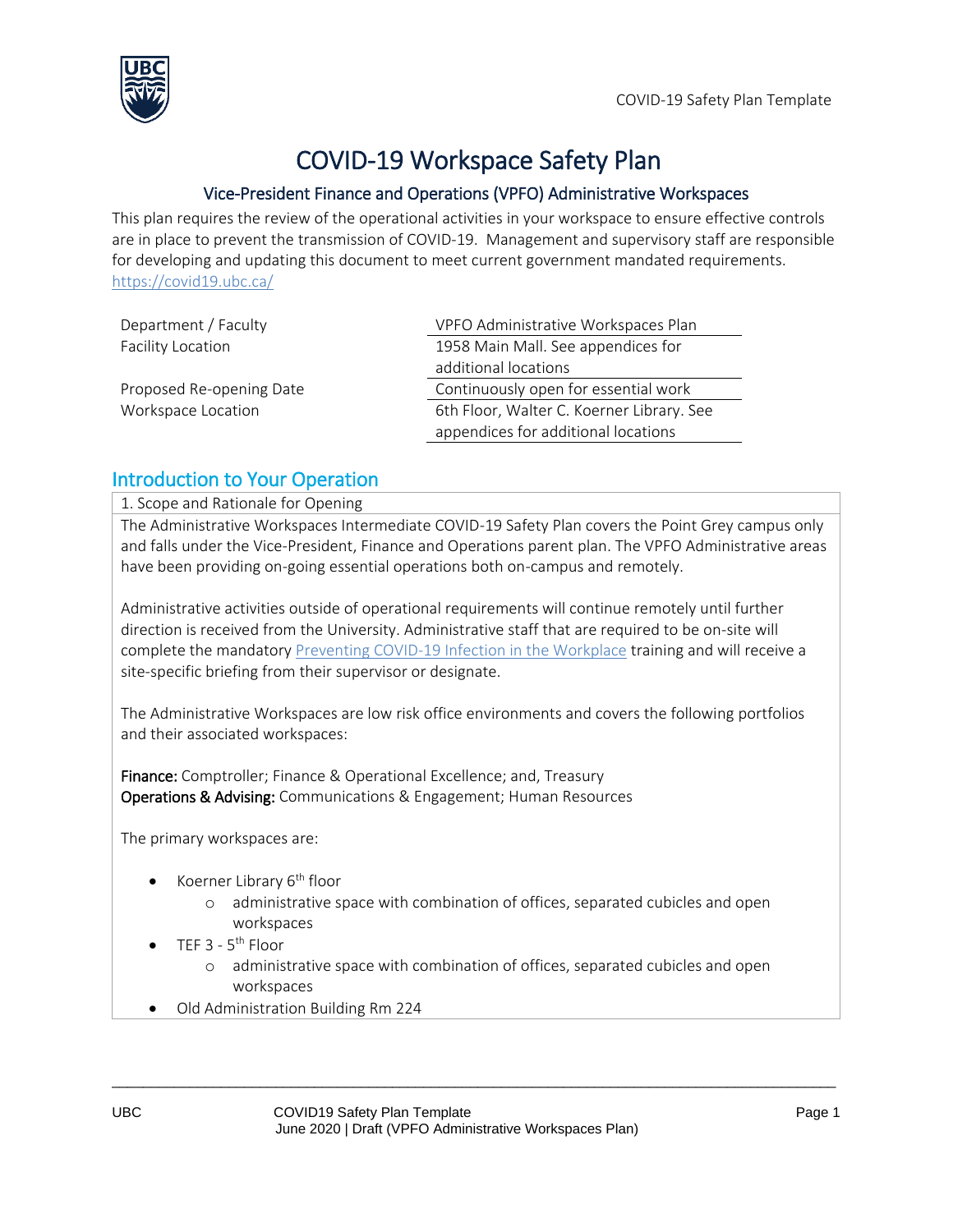

- o administrative space with combination of offices, separated cubicles and open workspaces
- University Services Building Rm (0072,0075,1029)
	- o administrative space with combination of offices, separated cubicles and open workspaces
- Donald Rix Rm 336
	- o administrative space with combination of offices, separated cubicles and open workspaces
- Wesbrook Village [ see associated child plan for locations]
- Feric Building [ see associated child plan for locations ]
- Gerald McGavin Building RM 200
- Campus Energy Centre [see associated child plan for locations]

The following risks are considered in accordance with [https://srs.ubc.ca/covid-19/safety](https://srs.ubc.ca/covid-19/safety-planning/determining-safety-plan-risk/)[planning/determining-safety-plan-risk/](https://srs.ubc.ca/covid-19/safety-planning/determining-safety-plan-risk/)

- Risk #1 Higher proportion of individuals from outside of the UBC community visit the campus/unit; if employees or staff are exposed to more than 10 random people in a day; or if the unit is public facing
- Risk #2 Prolonged close interaction with others not in the usual cohort of colleagues; if contact lasts for more than 15 minutes and transient in nature
- Risk #3 The workplace or activity is indoors and windows cannot be opened
- Risk #4 Employees/students/visitors have frequent contact with high-touch surfaces (service counters, card payment machines)
- Risk #5 The activity involves people who are at higher risk of severe illness (i.e., older adults or those with chronic health conditions)
- Risk #6 The activity involves people who are not able or likely to follow hygiene practices such as washing hands frequently, respiratory etiquette, and identifying when they are feeling ill and staying home

Applicable risk factors (from above) are listed by unit, and may be subject to change based on Covid-19 developments and Campus operations, and will be addressed as part of the monitoring requirements. Unit/Site specific plans will account for controls to specific risk assessments.

- 1. Comptroller Applicable Risks: #3
- 2. Finance & Operational Excellence Applicable Risks: #3
- 3. Treasury Applicable Risks: #3
- 4. Communications & Engagement Applicable Risks: #3
- 5. Human Resources– Applicable Risks: #3

See appendices for associated Child Plan(s).

Staff in the VPFO Comptroller, Finance & Operations, Treasury, Communications & Engagement and Human Resources have reviewed and provided information and input in the development of this plan.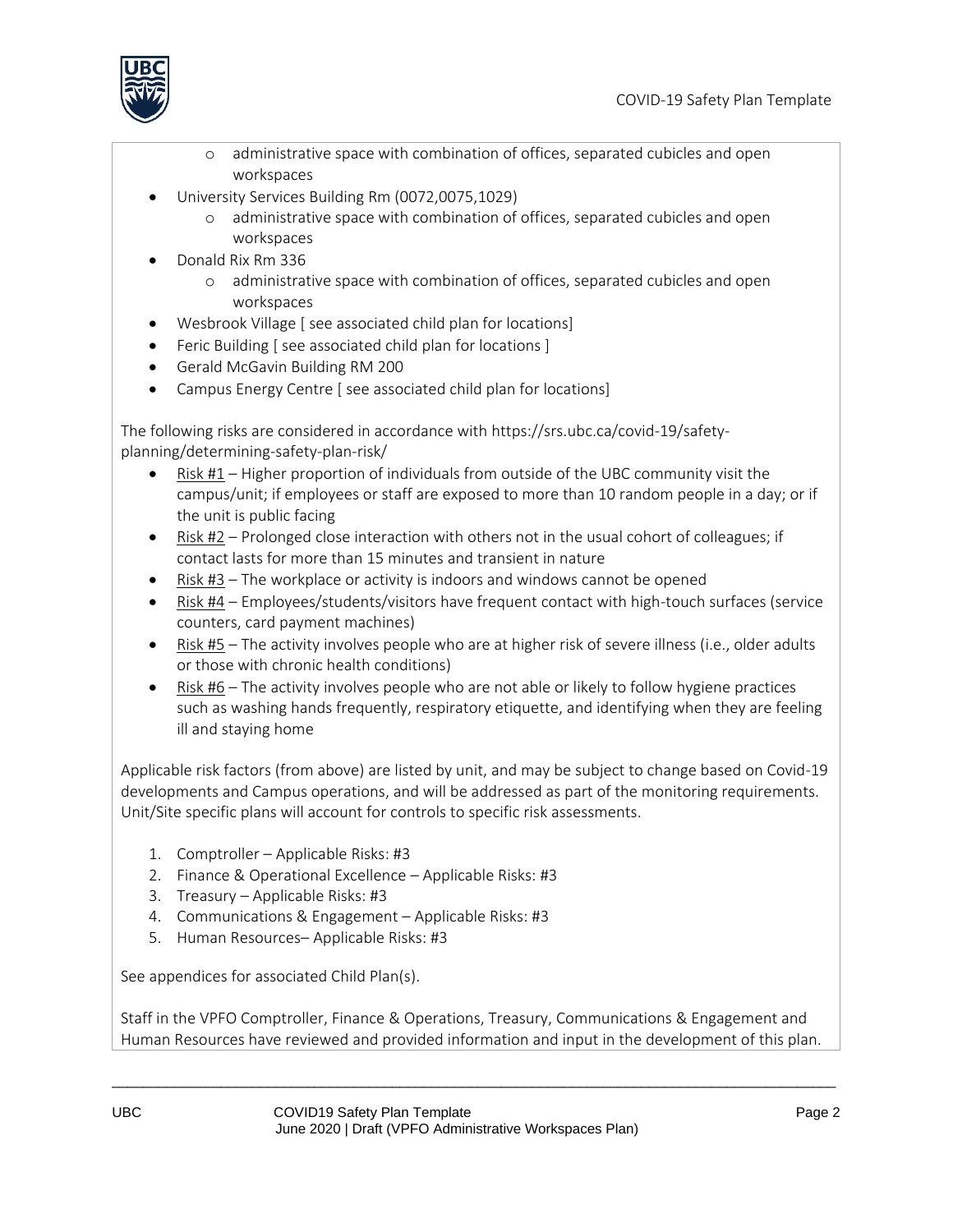

The University Administrative Units Joint Occupational Health & Safety Committee (JOHSC) will review the plan within 30 days of submission and updated as necessary. If an employee is concerned about any aspects of this plan, they should speak with their supervisor or a member of their JOHSC.

# Section #1 – Regulatory Context

# 2. Federal Guidance

*Specific federal COVID-19 regulatory guidance used in developing the plan*

- [Government of Canada: "Coronavirus disease \(COVID](https://www.canada.ca/en/public-health/services/diseases/2019-novel-coronavirus-infection/awareness-resources.html)-19): Awareness resources
- Government of Canada: "Hard[-surface disinfectants and hand sanitizers \(COVID-19\): List of](https://www.canada.ca/en/health-canada/services/drugs-health-products/disinfectants/covid-19/list.html)  [disinfectants with evidence for use against COVID-](https://www.canada.ca/en/health-canada/services/drugs-health-products/disinfectants/covid-19/list.html)10"

### 3. Provincial and Sector-Specific Guidance

*Sector-specific provincial COVID-19 regulatory guidance used in developing the plan*

- [BCCDC COVID-19 Data](http://www.bccdc.ca/health-info/diseases-conditions/covid-19/data)
- [BC COVID-19 Go-Forward Management Strategy](https://www2.gov.bc.ca/assets/gov/health/about-bc-s-health-care-system/office-of-the-provincial-health-officer/covid-19/bc_covid-19_go-forward_management_strategy_web.pdf)
- [BC's Restart Plan: "Next Steps to move BC through the pandemic"](https://www2.gov.bc.ca/assets/gov/public-safety-and-emergency-services/emergency-preparedness-response-recovery/gdx/bcs_restart_plan_web.pdf)

### 4. WorkSafeBC Guidance

*WorkSafeBC COVID-19 regulatory guidance used in developing the plan*

- [COVID-19 and returning to safe operation](https://www.worksafebc.com/en/about-us/covid-19-updates/covid-19-returning-safe-operation)  Phase 2
- [WorkSafeBC COVID-19 Safety Plan](https://www.worksafebc.com/en/resources/health-safety/checklist/covid-19-safety-plan?lang=en&origin=s&returnurl=https%3A%2F%2Fwww.worksafebc.com%2Fen%2Fforms-resources%23sort%3D%2540fcomputeditemdatefield343%2520descending%26f%3Alanguage-facet%3D%5BEnglish%5D%26tags%3DCovid-19%7Ca96b6c96607345c481bb8621425ea03f)
- [WorkSafeBC: Designing Effective Barriers](https://www.worksafebc.com/en/resources/health-safety/information-sheets/covid-19-health-safety-designing-effective-barriers?lang=en&origin=s&returnurl=https%3A%2F%2Fwww.worksafebc.com%2Fen%2Fforms-resources%23sort%3D%2540fcomputeditemdatefield343%2520descending%26f%3Alanguage-facet%3D%5BEnglish%5D%26tags%3DCovid-19%7Ca96b6c96607345c481bb8621425ea03f)
- [WorkSafeBC: Entry Check for Workers](https://www.worksafebc.com/en/resources/health-safety/posters/help-prevent-spread-covid-19-entry-check-workers?lang=en&origin=s&returnurl=https%3A%2F%2Fwww.worksafebc.com%2Fen%2Fforms-resources%23sort%3D%2540fcomputeditemdatefield343%2520descending%26f%3Alanguage-facet%3D%5BEnglish%5D%26tags%3DCovid-19%7Ca96b6c96607345c481bb8621425ea03f)
- [BC COVID-19 Self-Assessment Tool](https://bc.thrive.health/)

### 5. UBC Guidance

*Specific UBC COVID-19 guidance tools used in developing the plan*

- [UBC Employee COVID-19 PPE Guidance](https://riskmanagement.sites.olt.ubc.ca/files/2020/04/COVID-19-PPE-Guidance_final.pdf)
- [Ordering Critical Personal Protective Equipment](https://srs.ubc.ca/covid-19/health-safety-covid-19/working-safely/personal-protective-equipment/)
- [Building Operations COVID-19 website](http://facilities.ubc.ca/covid-19/) Service Level Information
- [UBC Employees COVID-19 Essential In-person Meetings/Trainings Guidance](https://riskmanagement.sites.olt.ubc.ca/files/2020/04/Guidelines-for-Meetings-Trainings-FINAL.pdf)
- [Workplace Physical Distancing Planning Tool and Signage Kit](https://srs.ubc.ca/covid-19/safety-planning/communications-resources/)
- [UBC Facilities COVID-19](http://facilities.ubc.ca/covid-19/) information
- [Preventing COVID-19 Infection in the Workplace training course](https://wpl.ubc.ca/)
- [Working Safely on Campus Guidance Documents](https://srs.ubc.ca/covid-19/health-safety-covid-19/working-safely/)

#### 6. Professional/Industry Associations

Specific industry association (or counterpart) guidance used in developing the plan None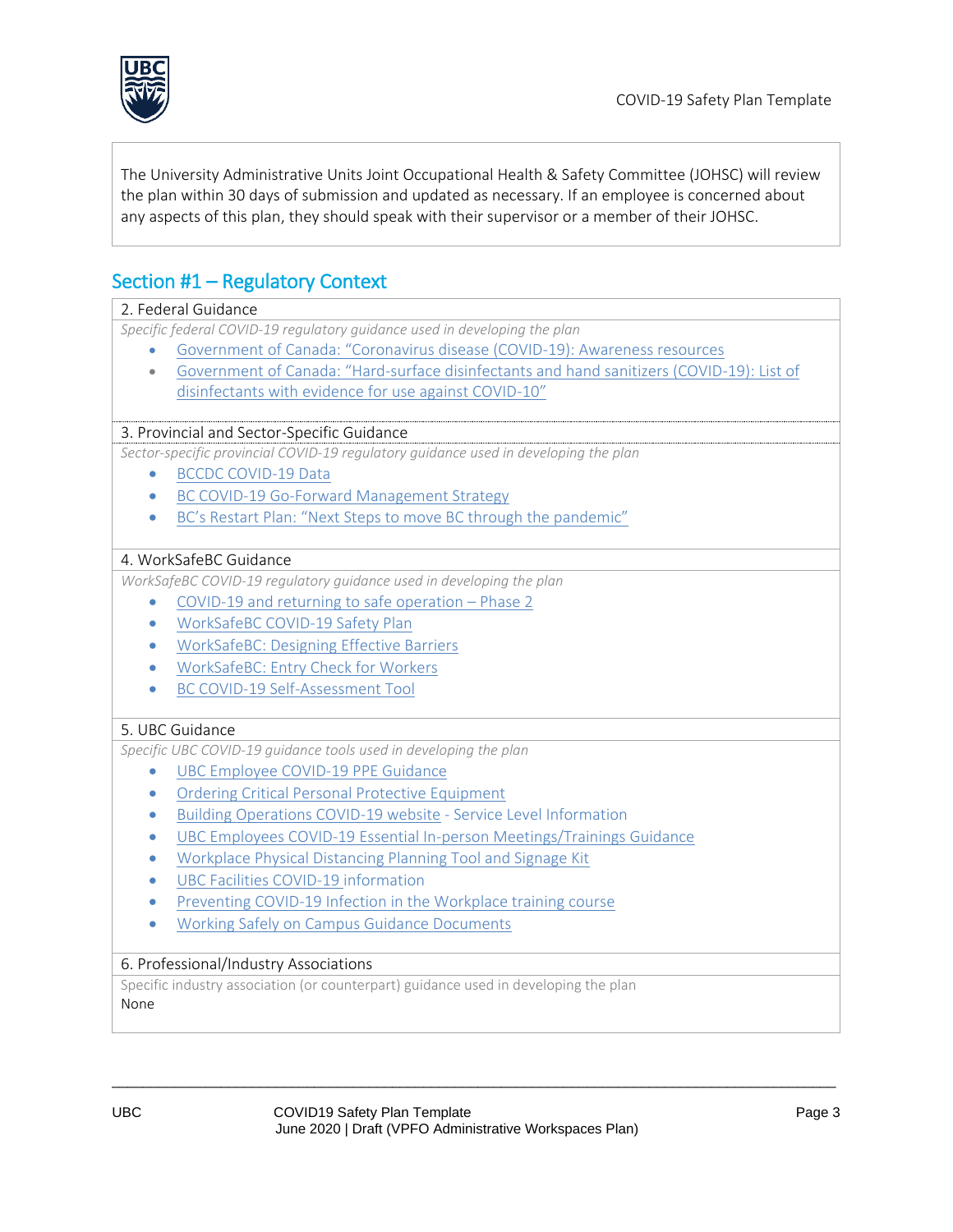

# Section #2 - Risk Assessment

As an employer, UBC has been working diligently to follow the guidance of federal and provincial authorities in implementing risk mitigation measures to keep the risk of exposure as low as reasonably achievable. This is most evident in the essential service areas that have remained open on campus to support the institution through these unprecedented times. These areas have been very active with respect to identifying and mitigating risks, and further re-evaluating the controls in place using the following risk assessment process.

Prior to opening or increasing staff levels:

Where your organization belongs to a sector that is permitted to open, but specific guidance as to activities under that sector are lacking, you can use the following risk assessment approach to determine activity level risk by identifying both your organization's or activity's contact intensity and contact number, as defined below:

- 1. What is the contact intensity in your setting pre-mitigation the type of contact (close/distant) and duration of contact (brief/prolonged)?
- 2. What is the number of contacts in your setting the number of people present in the setting at the same time? As a result of the mass gatherings order, over 50 will fall into the high risk.



One or more steps under the following controls can be taken to further reduce the risk, including:

- Physical distancing measures measures to reduce the density of people
- Engineering controls physical barriers (like Plexiglas or stanchions to delineate space) or increased ventilation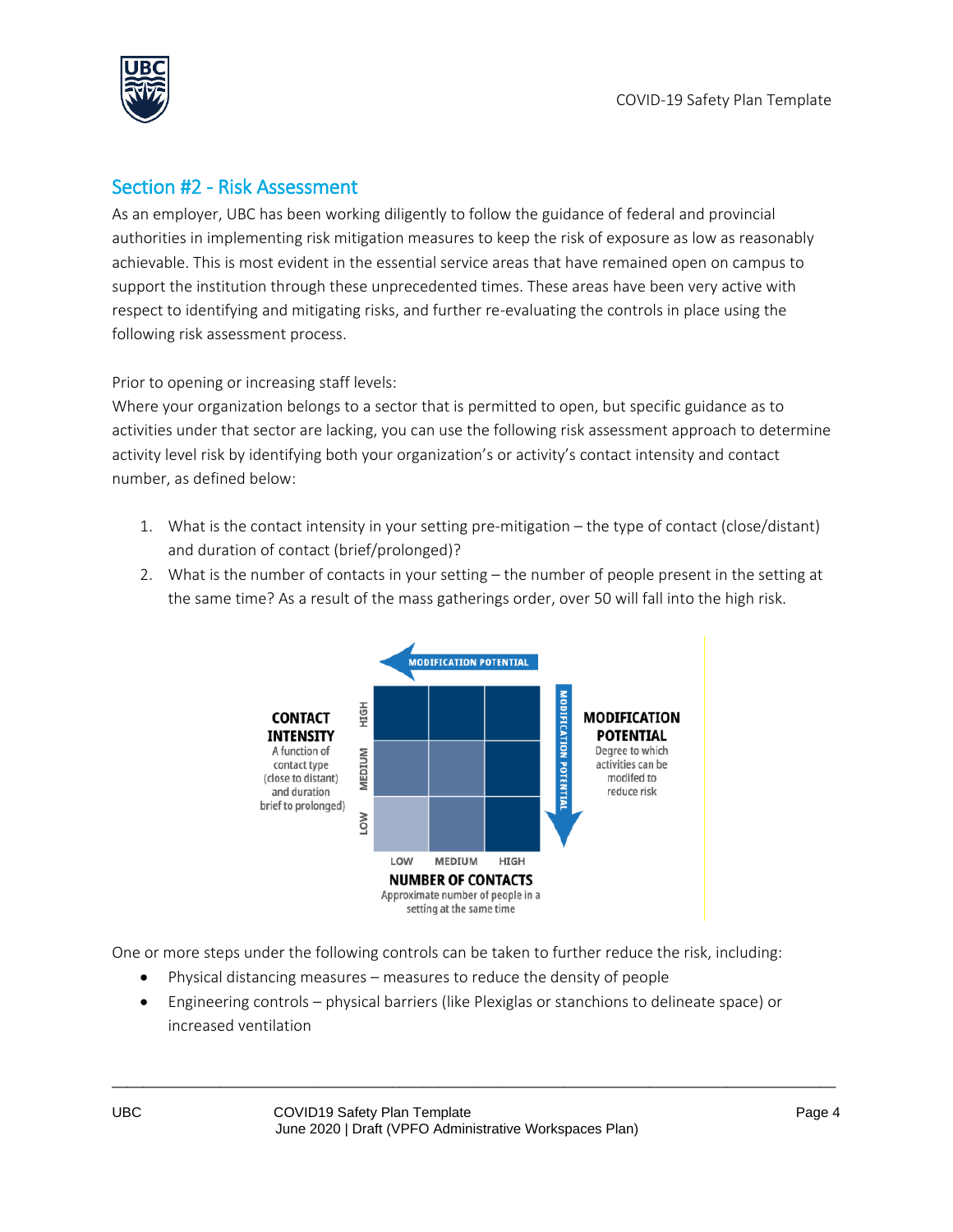

- Administrative controls clear rules and guidelines
- Personal protective equipment like the use of respiratory protection

### 7. Contact Density (proposed COVID-19 Operations)

Describe the type of contact (close/distant) and duration of the contact (brief/prolonged) under COVID operations - where do people congregate; what job tasks require close proximity; what surfaces are touched often; what tools, machinery, and equipment do people come into contact with during work

Potential close/brief contact locations are:

- Lobby
- Elevators
- Reception area
- Hallways

Potential closer/prolonged contact locations are:

- Kitchen
- Mailroom
- Washrooms
- Adjacent workstations
- Meeting rooms
- **Photocopiers**

High-touch / frequently touched surfaces are:

- Lobby entrance door handle
- Elevator buttons
- Suite entry door
- Interior room door handles
- Washroom door handles & locks in each cubicle, flush buttons, hand basin faucets, exit door.
- Kitchen fridge, microwave, coffee maker, garbage containers, water cooler.
- Office equipment photocopier/printer panel.

#### 8. Contact Number (proposed COVID-19 Operations)

Describe the number of contacts in your proposed COVID-19 operational setting (# of people present in setting at same time)

The following will apply to all units under the VPFO Administrative Areas. Specific units will be required to describe any further specifics to their area.

- Where assigned workstations are within the 2m distance and the assigned staff are needed on site for some percentage of their duties, workers are scheduled to prevent concurrent occupancy of side by side work stations. The result is a reduction of contact opportunities between people in office spaces and in common spaces.
- Individual meeting rooms will have room occupancy limits posted to ensure that physical spacing is possible at all times.
- If a job or task requires close proximity, the unit manager will do a risk assessment and if needed, a PPE risk assessment in accordance with UBC PPE guidance on COVID-19.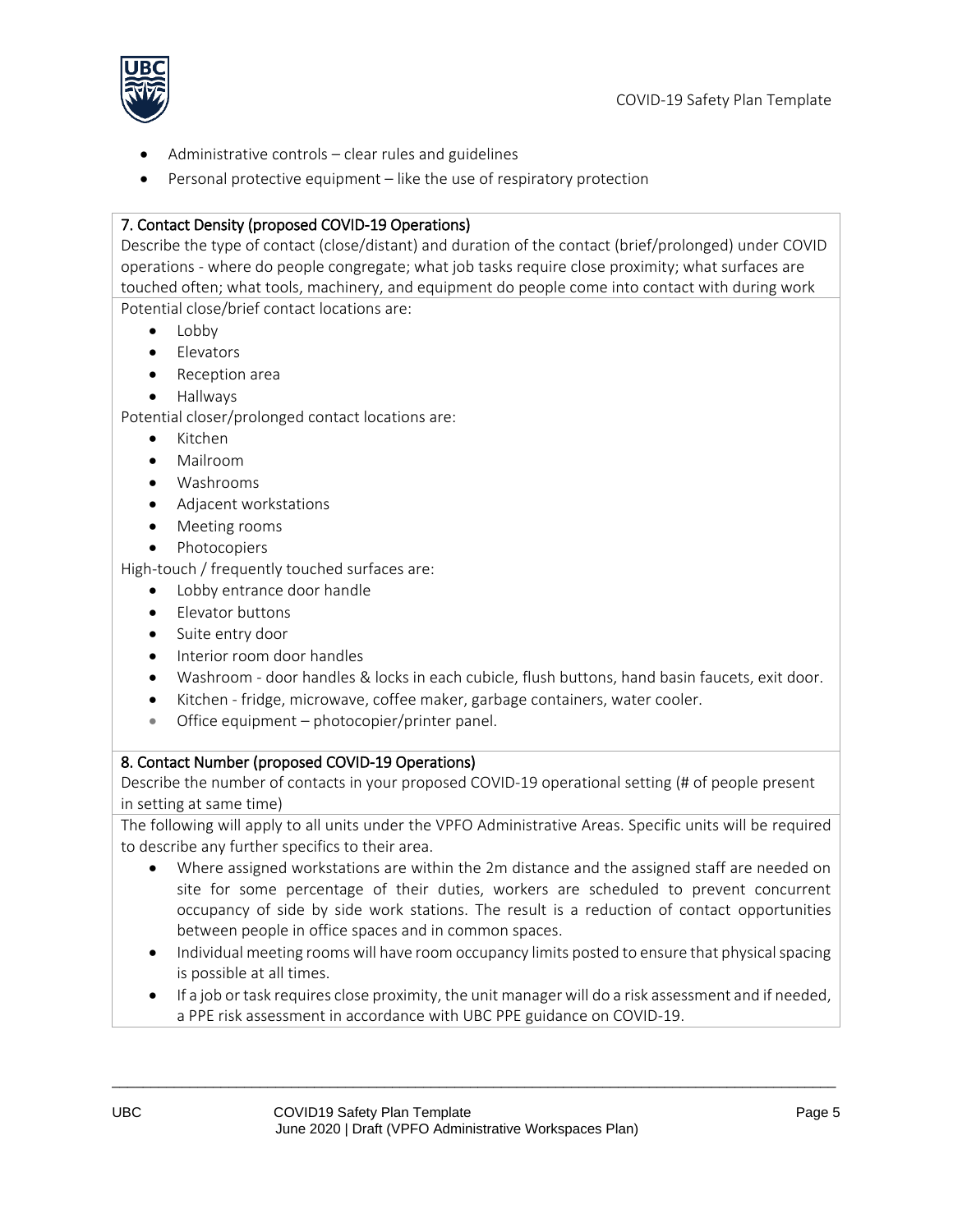



- During COVID-19 operations: Staffing will be 25% 30% of normal occupancy. The result is a reduction of contact opportunities between people in office spaces and in common spaces.
- Essential operational areas and functions that are not spatially constrained may maintain a higher number of staff on site.

### 9. Employee Input/Involvement

Detail how you have met the MANDATORY requirement to involve frontline workers, Joint Occupational Health and Safety Committees, and Supervisors in identifying risks and protocols as part of this plan

- This plan has been developed by selected staff members with regular involvement of the senior leadership team of the VPFO Office
- This plan will be presented to staff on (date) for questions and feedback
- Th[e University Administrative Units](https://safetycommittees.ubc.ca/johsc/find-your-johsc/joint-occupational-health-safety-committees/vp-finance-operations-portfolio/administrative-units/) JOHSC will review the plan within 30 days of submission and the plan will be revised as necessary.

### 10. Worker Health

Detail how all Supervisors have been notified on appropriate Workplace Health measures and support available and how they will communicate these to employees

All unit managers and supervisors are required to know about Workplace Health measures and supports available, and are responsible for communicating it to their staff. Information can be found at:

- <http://www.hr.ubc.ca/wellbeing-benefits/living-well/mental-health/>
- <https://wellbeing.ubc.ca/wellbeing-campaigns-and-initiatives/thrive>

Note: This is also covered under the Mandatory UBC "Preventing Covid-19 Infection in the Workplace" training which is required to be completed before returning to campus. Those already on campus are required to completed within 30 days of notification by their supervisor.

# 11. Plan Publication

Describe how you will publish your plan ONLINE and post in HARD COPY at your workplace for employees and for others that may need to attend site

- The final copy of this COVID-19 Safety Plan will be posted on the Vice-President Finance & Operations website.
- A hard copy of the final plan will be posted on Health and Safety boards where available.
- All staff in the VPFO Administrative areas (both those working in-person and remotely) will receive a copy of this plan by email.

# Section #3 – Hazard Elimination or Physical Distancing

Coronavirus is transmitted through contaminated droplets that are spread by coughing or sneezing, or by contact with contaminated hands, surfaces or objects. UBC's goal is to minimize COVID-19 transmission by following the safety hierarchy of controls in eliminating this risk, as below.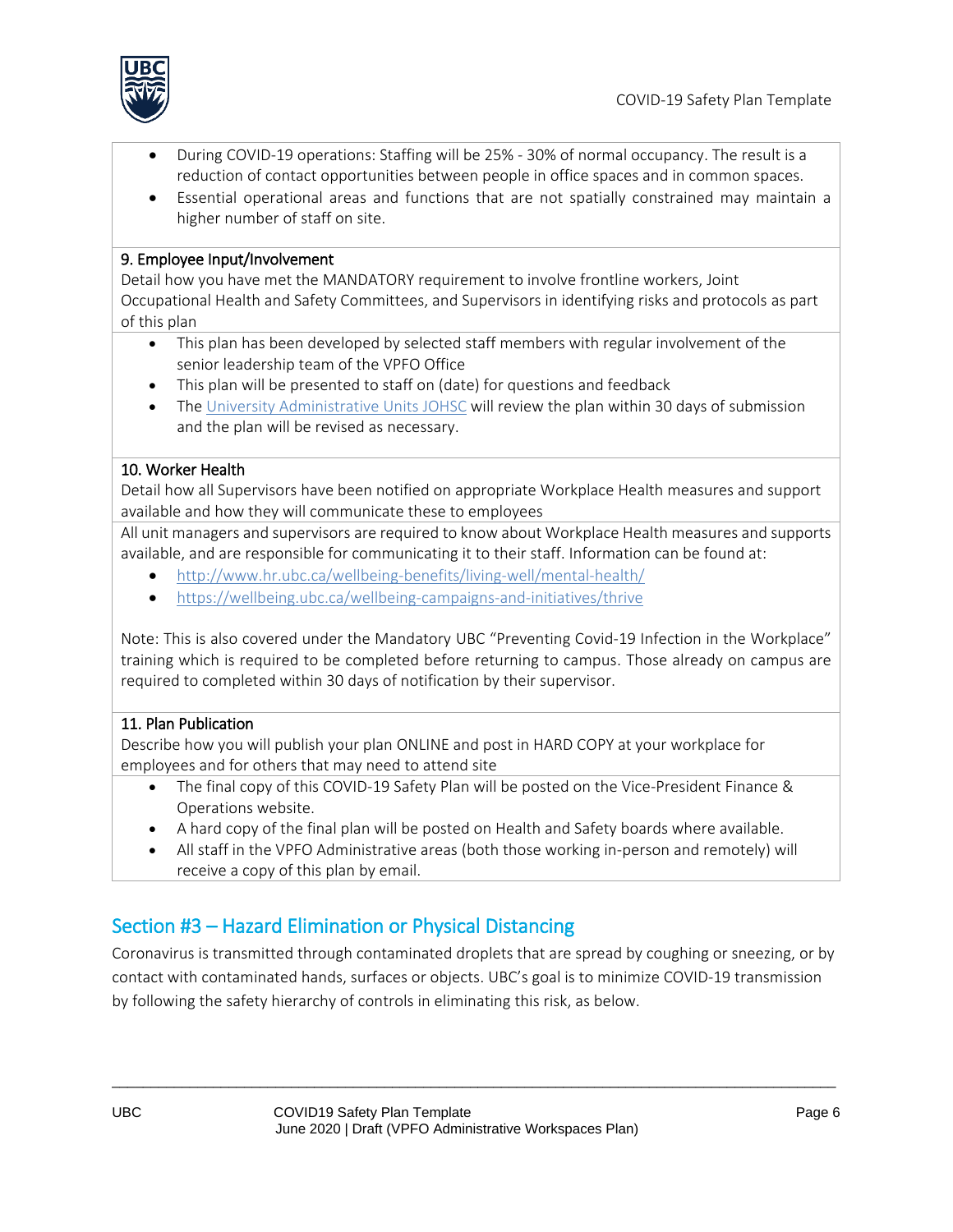



The following general practices shall be applied for all UBC buildings and workspaces:

- Where possible, workers are instructed to work from home.
- Anybody who has travelled internationally, been in contact with a clinically confirmed case of COVID-19 or is experiencing "flu like" symptoms must stay at home.
- All staff are aware that they must maintain a physical distance of at least 2 meters from each other at all times
- Do not touch your eyes/nose/mouth with unwashed hands
- When you sneeze or cough, cover your mouth and nose with a disposable tissue or the crease of your elbow, and then wash your hands
- All staff are aware of proper handwashing and sanitizing procedures for their workspace
- Supervisors and managers must ensure large events/gatherings are avoided
- Management must ensure that all workers have access to dedicated onsite supervision at all times.
- All staff wearing non-medical masks are aware of the risks and limitations of the face covering they have chosen to wear or have been provided to protect against the transmission of COVID-
	- 19. Se[e SRS](https://srs.ubc.ca/covid-19/) website for further information.
		- o Effective Wednesday, September 16, 2020, UBC students, faculty, staff and visitors are required to wear non-medical masks, when indoors on our campuses.
		- o The requirement to wear non-medical masks indoors recognizes that transmission is reduced when face masks are worn in conjunction with physical distancing and other safety practices.

#### 12. Work from Home/Remote Work

Detail how/which workers can/will continue to work from home (WFH); this is required where it is feasible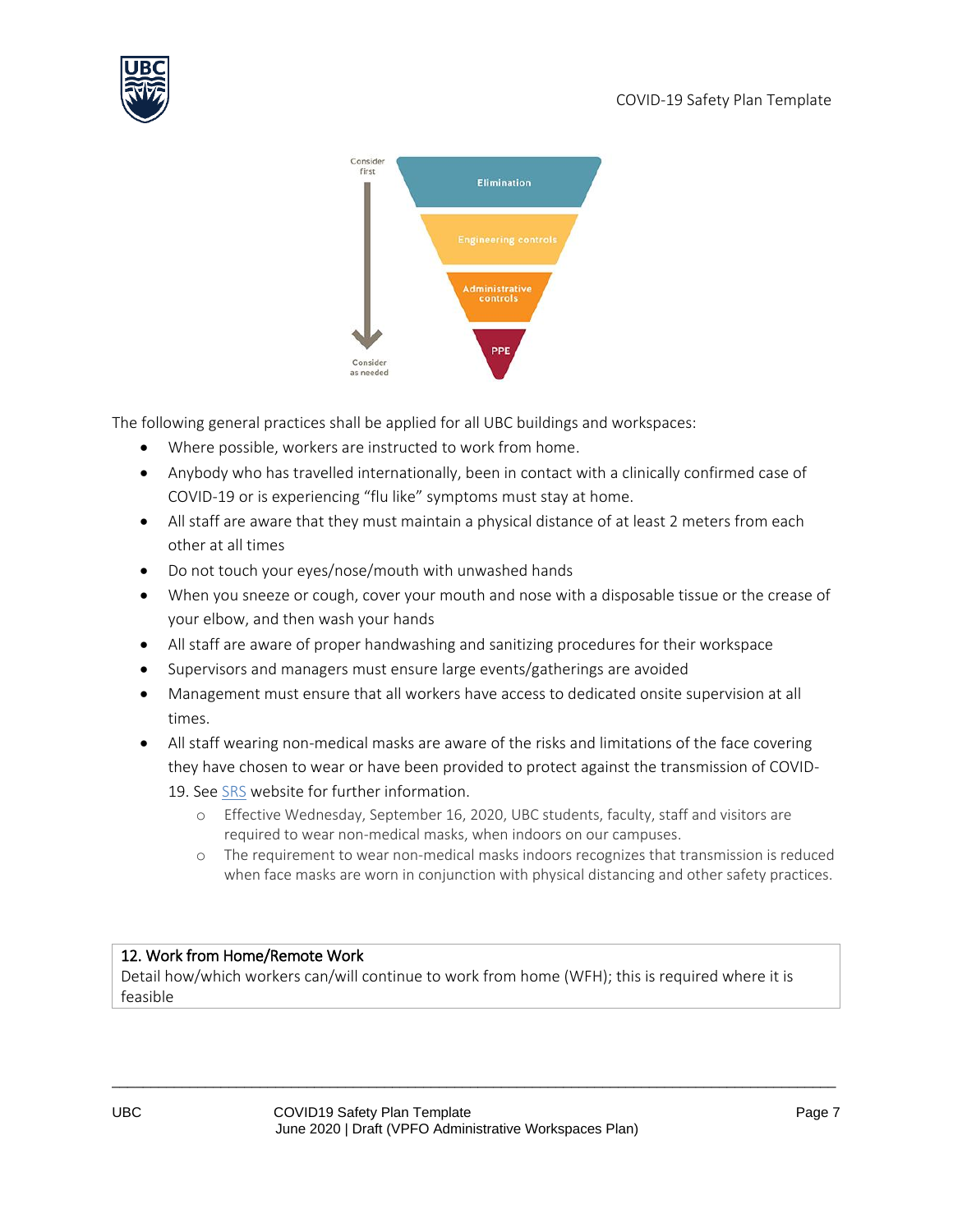

- All VPFO Admin Areas staff not required to provide essential service on campus will continue to work remotely.
- Staff who cannot work remotely or require office access to fulfill their duties and responsibilities must consult with their supervisor for approval prior to returning.

### 13. Work Schedule Changes/Creation of Work Pods or Crews or Cohorts

For those required/wanting to resume work at UBC, detail how you are able to rescheduling of workers (e.g. shifted start/end times) in order to limit contact intensity; describe how you may group employees semi-permanently to limit exposure, where necessary

- The supervisor or office manager will work with returning staff members to create a regular schedule and ensure that physical distancing is maintained at all times.
- No employee is to return to work on-campus without approval from their supervisor.
- No weekend work on site is contemplated.

### 14. Spatial Analysis: Occupancy limits, floor space, and traffic flows

Describe or use UBC building key plans (or do both, where appropriate) to identify and list the rooms and maximum occupancy for each workspace/area, explaining your methodology for determining occupancy

Local unit specific safety plans are required to note/describe key plans, occupancy limits, traffic flow, and 2m physical distancing (around stationary workspaces and common areas). Areas include:

- Koerner Library  $6<sup>th</sup>$  floor Appendix A
- TEF 3 5<sup>th</sup> Floor Appendix B [ done by FIN OPS]
- Old Administration Building Rm 224 Appendix C; linked to the OAB plan
- University Services Building Rm (0075, 0072, 1029) Appendix D
- Donald Rix Rm 336 Appendix E
- Wesbrook Village Rm (see associated child plan) Appendix F
- Feric Building Rm (TBD as ISC not moving there right now; but should be in identified FIN OPS & Excellence child plan) Appendix G
- Gerald McGavin Building -Rm 200 Appendix H
- Campus Energy Centre (see associated child plan) Appendix I

### 15. Accommodations to maintain 2 metre distance

Please detail what accommodations/changes you have made to ensure employees can successfully follow the rule of distancing at least 2 metres from another employee while working

General Physical Distancing Protocols (Everyone)

- Physical distancing is required at all times with personnel spaced by at least 2 m. Where physical distancing is not possible, then UBC guidelines for these situations will be consulted and discussed for implementation strategies (see: [UBC Employee COVID-19 Physical Distancing](https://riskmanagement.sites.olt.ubc.ca/files/2020/04/COVID-19-Physical-Distancing-Guidance-FINAL-.pdf)  [Guidance\)](https://riskmanagement.sites.olt.ubc.ca/files/2020/04/COVID-19-Physical-Distancing-Guidance-FINAL-.pdf).
- No unnecessary visitors are permitted in the buildings, including relatives (e.g., parents, children), friends of staff. Exceptions include: couriers, IT, campus mail, customers requiring assistance (unable to be done online).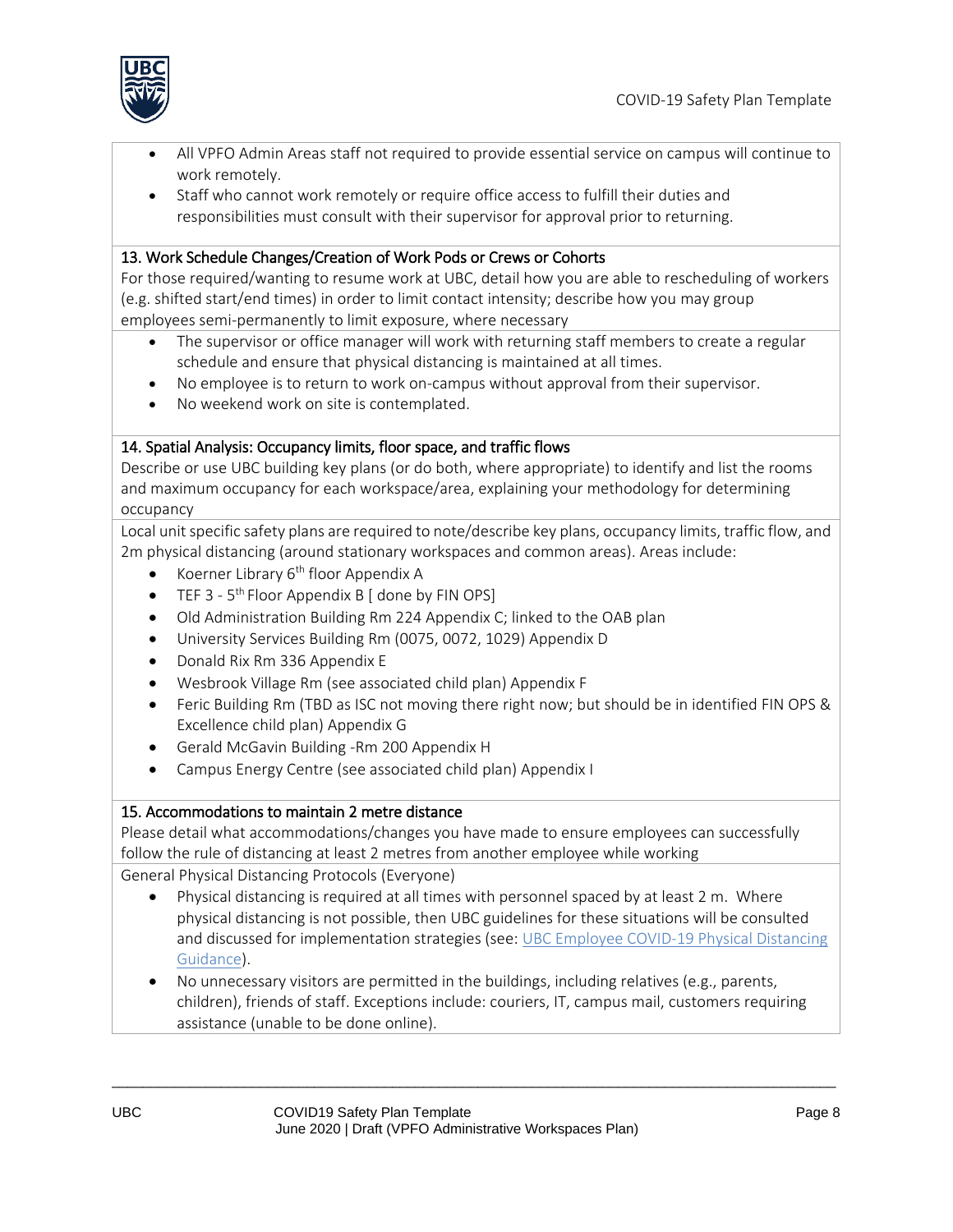

- Staff are to follow the building plans (including traffic flow and signage). Staff are encouraged to contact the appropriate facility or building manager for more information as needed.
	- Staff are to not congregate in common areas, and minimize social interactions in the building.
		- o Common/Lunch areas have been reduced to a limited number of staff as outlined in site-specific safety plans.
- Washrooms capacity is posted outside the main door. Refer to the [UBC Washroom Guidance](https://srs.ubc.ca/files/2020/06/6.-Guidelines-for-Safe-Washroom-Re-Occupancy.pdf) document.
- Nonessential in-person group meetings, social events, lectures or other gatherings shall not take place until further notice.
- Non-essential business travel is not permitted at this time, but will be revisited in future.

# 16. Transportation

Detail how you are able to (or not) apply UBC's COVID-19 vehicle usage guidelines to the proposed operational model - if you cannot apply these guidelines, please describe alternative control measures

• Not applicable

# 17. Worker Screening

Describe how you will screen workers: 1) exhibiting symptoms of the common cold, influenza or gastrointestinal; 2) to ensure self-isolation if returning to Canada from international travel; and 3) to ensure self-isolation if clinical or confirmed COVID-19 case in household or as medically advised

- Before coming to work, all staff must check their health status. Staff experiencing any symptoms of COVID-19 (cough, sneezing, shortness of breath, loss of sense of smell/taste, sore throat, tiredness, fever) must not come to work.
- Staff should refer to the [BC Health Self-Assessment Tool](https://bc.thrive.health/) to determine if they require testing and/or medical care.
- Individuals displaying symptoms of COVID-19 (described above) must remain at home and call 811, isolated until they have been confirmed COVID-free by testing or have been symptom free for at least 14 days.
- Staff who have been in contact with a person confirmed or presumed to have COVID-19 must also self-isolate as per provincial health guidelines.
- [WorkSafeBC: Entry Check for Workers](https://www.worksafebc.com/en/resources/health-safety/posters/help-prevent-spread-covid-19-entry-check-workers?lang=en&origin=s&returnurl=https%3A%2F%2Fwww.worksafebc.com%2Fen%2Fforms-resources%23sort%3D%2540fcomputeditemdatefield343%2520descending%26f%3Alanguage-facet%3D%5BEnglish%5D%26tags%3DCovid-19%7Ca96b6c96607345c481bb8621425ea03f)
- [WorkSafeBC: Entry Check for Visitors](https://www.worksafebc.com/en/resources/health-safety/posters/help-prevent-spread-covid-19-entry-check-visitors?lang=en&origin=s&returnurl=https%3A%2F%2Fwww.worksafebc.com%2Fen%2Fforms-resources%23sort%3D%2540fcomputeditemdatefield343%2520descending%26f%3Alanguage-facet%3D%5BEnglish%5D%26tags%3DCovid-19%7Ca96b6c96607345c481bb8621425ea03f)

### 18. Prohibited Worker Tracking

Describe how you will track and communicate with workers who meet categories above for worker screenings

- PAT will be utilized to track any workers who cannot attend work due to one or more of the three categories of restriction (as defined by WorkSafeBC).
	- 1) Exhibiting symptoms of the common cold, influenza or gastrointestinal
	- 2) Self-isolation if returning to Canada from international travel
	- 3) Self-isolation if clinical or confirmed COVID-19 case in household or as medically advised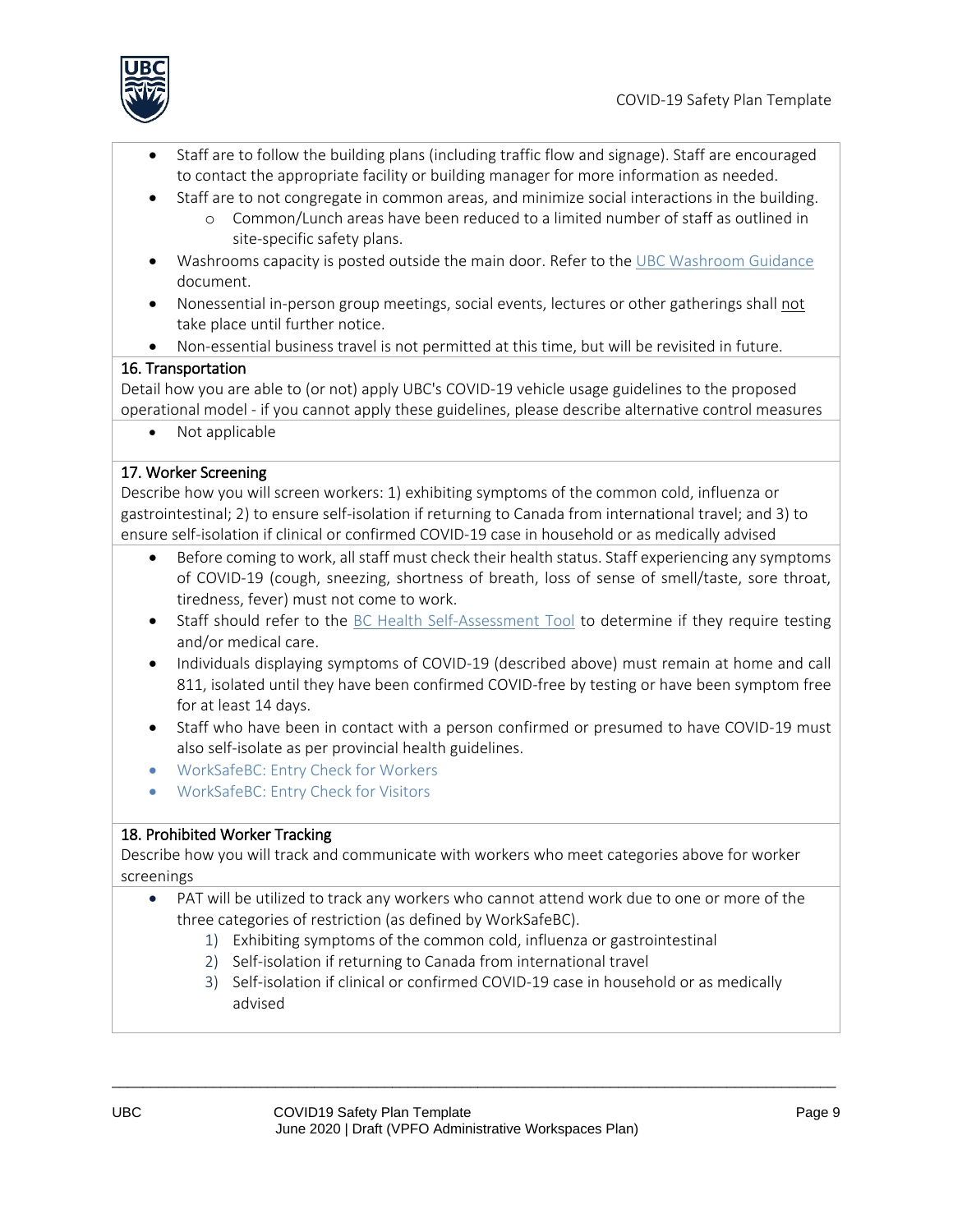

# Section #4 – Engineering Controls

### 19. Cleaning and Hygiene

Detail your cleaning and hygiene plan, including identification for hand-washing stations and the cleaning regimen required to be completed by your departmental staff (i.e. non-Building Operations) for common areas/surfaces

- Custodial standards apply please see [Building Operations COVID-19 website](http://facilities.ubc.ca/covid-19/)
- Supervisors are responsible to ensure that their staff are trained in appropriate cleaning protocols for their desk spaces, including cleaning high contact surfaces, such as photocopiers, lunch rooms, other shared equipment, doorknobs and other common areas within their areas.
- Staff are advised to wash their hands. Hand washing instructions have been posted at sink locations.
- As applicable, cleaning supplies are provided to clean all surfaces first thing in the morning, after the lunch hour and at the end of the day.
- Meetings (though primarily conducted virtually) will be maintained by the applicable organizer, both before and after the meeting, in accordance with [Meeting Room Cleaning Document.](file://///teamshare.ead.ubc.ca/team/FCOM/Department/Covid-Cleaning/Shared%20Space%20Cleaning%20Protocol.docx)
- Procurement of the necessary cleaning supplies required going forward, has been confirmed with University Procurement team at [critical.supply@ubc.ca](mailto:critical.supply@ubc.ca)

### 20. Equipment Removal/Sanitation

Detail your appropriate removal of unnecessary tools/equipment/access to areas and/or adequate sanitation for items that must be shared that may elevate risk of transmission, such as coffee makers, kettles, shared dishes and utensils

All units/areas will be accountable for the following as applicable:

- Any utensils used need to be put into the dishwasher which is to be turned on at the end of every day and emptied once the dishes are cleaned
- If there is no dishwasher, staff are asked to bring their own dishes and utensils from home
- Cleaning supplies are provided for all surface cleaning
- Dish soap is also provided for any hand cleaning of utensils
- Any additional chairs in common areas have been removed. Those in use are placed 2 meters apart.

Unit specific equipment will be outlined in the respective site-specific Safety Plans.

### 21. Partitions or Plexiglass installation

Describe any inclusion of physical barriers to be used at public-facing or point-of-service areas

Each unit/location will address this in their respective safety plans and in consultation with:

- WorkSafeBC's "[Designing Effective Barriers](https://www.worksafebc.com/en/resources/health-safety/information-sheets/covid-19-health-safety-designing-effective-barriers?lang=en)" guidance
- [Building Operations guidance](https://facilities.ubc.ca/covid-19/package-for-building-administrators/) on the purchase and installation of plexiglass.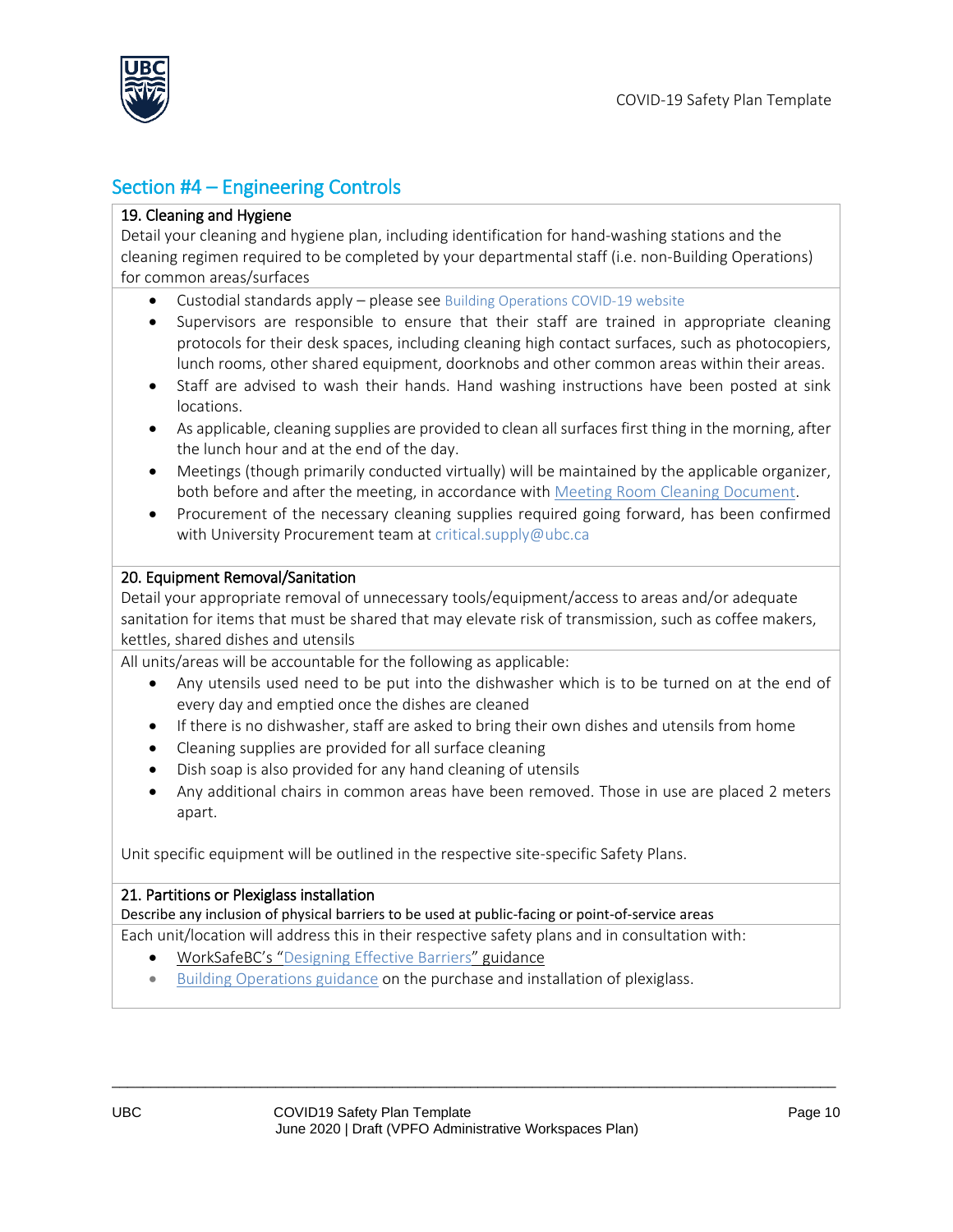

# Section #5 – Administrative Controls

### 22. Communication Strategy for Employees

Describe how you have or will communicate the risk of exposure to COVID-19 in the workplace to your employee, the conduct expectations for the employee's physical return to work around personal hygiene (including use of non-medical masks), the familiarization to contents of this plan, including how employees may raise concerns and how you will address these, and how you will document all of this information exchange

- UBC [COVID-19 Campus Safety Rules](https://srs.ubc.ca/files/2020/06/4.-COVID-19-Campus-Rules.pdf) have been communicated to all staff working on-campus.
- Information on the use of non-medical masks can be found with SRS [here.](https://srs.ubc.ca/2020/05/13/non-medical-masks-and-the-risks-associated-with-them/)
- All workers are to receive the policies for staying home when sick.
- Signage has been posted at the workplaces, including occupancy limits and effective hygiene practices.
- Supervisors have been trained on monitoring workers and the workplace to ensure policies and procedures are being followed.
- Full COVID-19 Safety Plan is communicated online and in local areas.
- JOHSC will review COVID-19 Safety Plans within 30 days.
- Each unit and/or area will have their own specific Safety Plan that is expected to be communicated to all staff per requirements of posting online and hard copy. The applicable JOHSC and local safety team will review the plan either prior to submission or within 30 days of submission, and the plan will be revised as necessary.
- Staff will be encouraged to discuss any questions, concerns or suggestions for improvements with the Supervisor, JOHSC representative, or Local Safety Team.

#### 23. Training Strategy for Employees

Detail how you will mandate, track and confirm that all employees successfully complete the Preventing COVID-19 Infection in the Workplace online training; further detail how you will confirm employee orientation to your specific safety plan

- All employees are required to complete UBC's 'Preventing COVID-19 Infection in the Workplace' online training module.
	- o All staff currently working remotely are required to complete the COVID-19 training course before returning to the office.
	- o Staff who have continued working are expected to take the course as soon as possible upon it becoming available.
- Supervisors will be responsible for tracking staff completion, as well as any applicable sitespecific training identified in the local unit specific safety plans.

#### 24. Signage

Detail the type of signage you will utilize and how it will be placed (e.g. floor decals denoting one-way walkways and doors)

- Building Operations Facilities Manager or Building Manager will be contacted for approved floor tape and decals per [Safety & Risk Services COVID-19 website.](https://srs.ubc.ca/covid-19/communications-resources/)
	- o Specific signage details, as applicable, can be found in the local unit specific safety plans.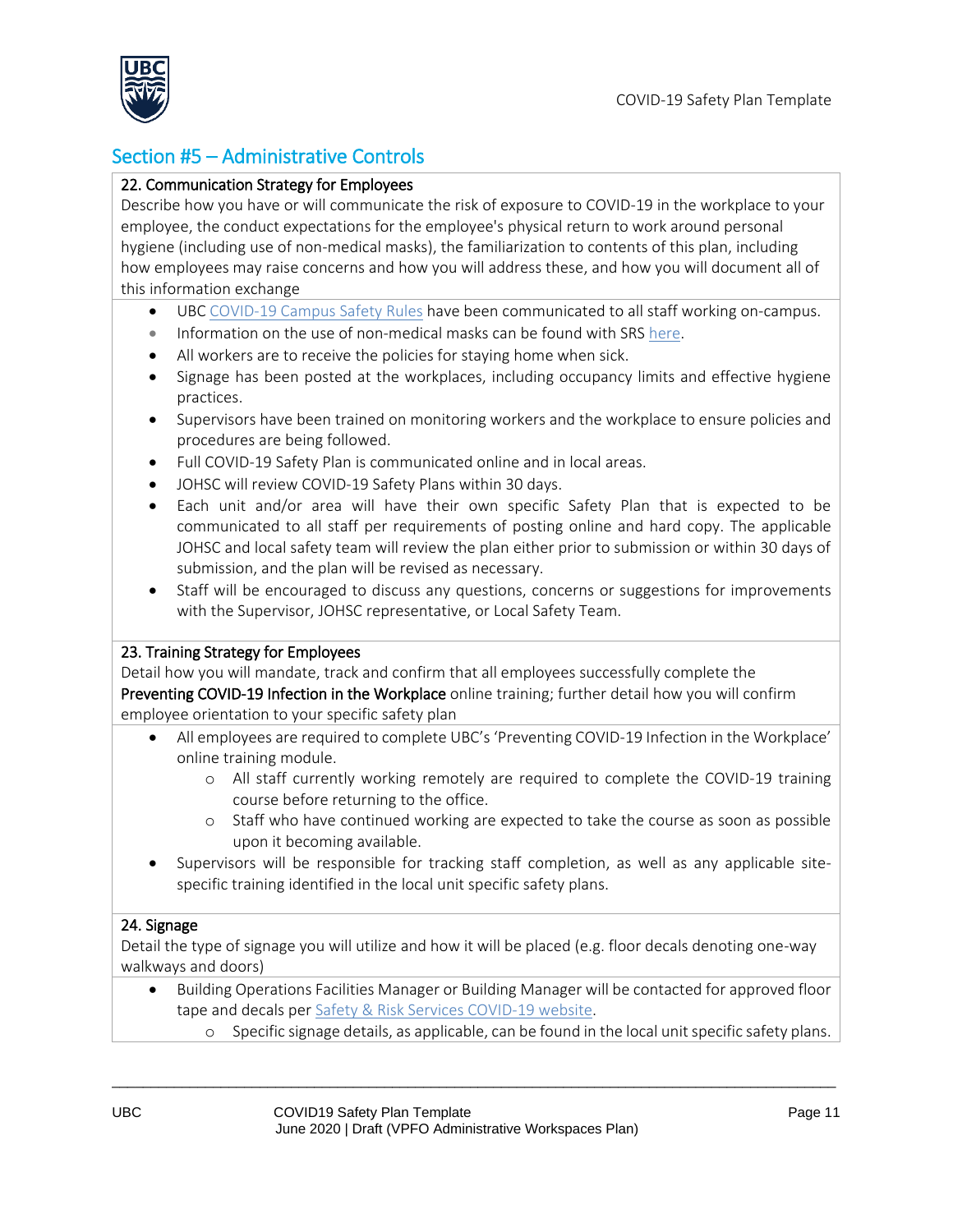

- o At minimum, signage will be cover:
	- Occupancy limits for rooms, common spaces, elevators and washrooms
	- Yield information for hallways and stairwells if applicable
	- Requirement for self monitoring & not to enter if experiencing COVID-19 symptoms or required to quarantine/self-isolate
	- Instructions on hand washing next to sinks
	- Physical distancing guidelines

### 25. Emergency Procedures

Recognizing limitations on staffing that may affect execution of emergency procedures, detail your strategy to amend your emergency response plan procedures during COVID-19. Also describe your approach to handling potential COVID-19 incidents

- Emergency Procedures can be referred to relevant Building Emergency Response Plans, amended with COVID-19 changes.
- For individuals presenting COVID-19-like symptoms, the employees may call UBC First Aid at 2- 4444.
- Suspected positive incidents or exposure concerns are to be reported to the Supervisor. Further incident reporting information can be found on the [SRS webpage.](https://srs.ubc.ca/covid-19/health-safety-covid-19/reporting-covid-19-exposure/)
- Direct people who are unsure about what they should do to th[e BC Self Assessment Tool.](https://bc.thrive.health/)
	- o OPH [programs](http://www.hr.ubc.ca/wellbeing-benefits/workplace-health/occupational-preventive-health/) and services remain available to all staff, faculty, and paid students who have questions or concerns about their health and safety in the workplace, including questions around COVID-19.
- If there was a confirmed positive incident, UBC would defer to the government response protocols and rely on their direction. UBC would assist as requested.

# 26. Monitoring/Updating COVID-19 Safety Plan

Describe how monitor your workplace and update your plans as needed; detail how employees can raise safety concerns (e.g. via the JOHSC or Supervisor) - plan must remain valid and updated for next 12-18 months

- Each unit is required to monitor and review the Plan to their unit specific work.
- Reviews will be conducted upon feedback by staff, responses to incidents, changes to operations.
- Monitoring will be done in collaboration with Managers, Supervisors, Workers, Local Safety Teams and the Joint Occupational Health & Safety Committee as applicable.
- Staff advised to raise any concerns with their supervisors or JOHSC members so that these can be addressed.

# 27. Addressing Risks from Previous Closure

Describe how you will address the following since the closure: staff changes/turnover; worker roles change; any new necessary training (e.g. new protocols); and training on new equipment

• Units will manage, monitor and modify, as needed, workplace COVID-19 Safety Plans when risks are identified as part of the operating process. Units propose changes to process and/or training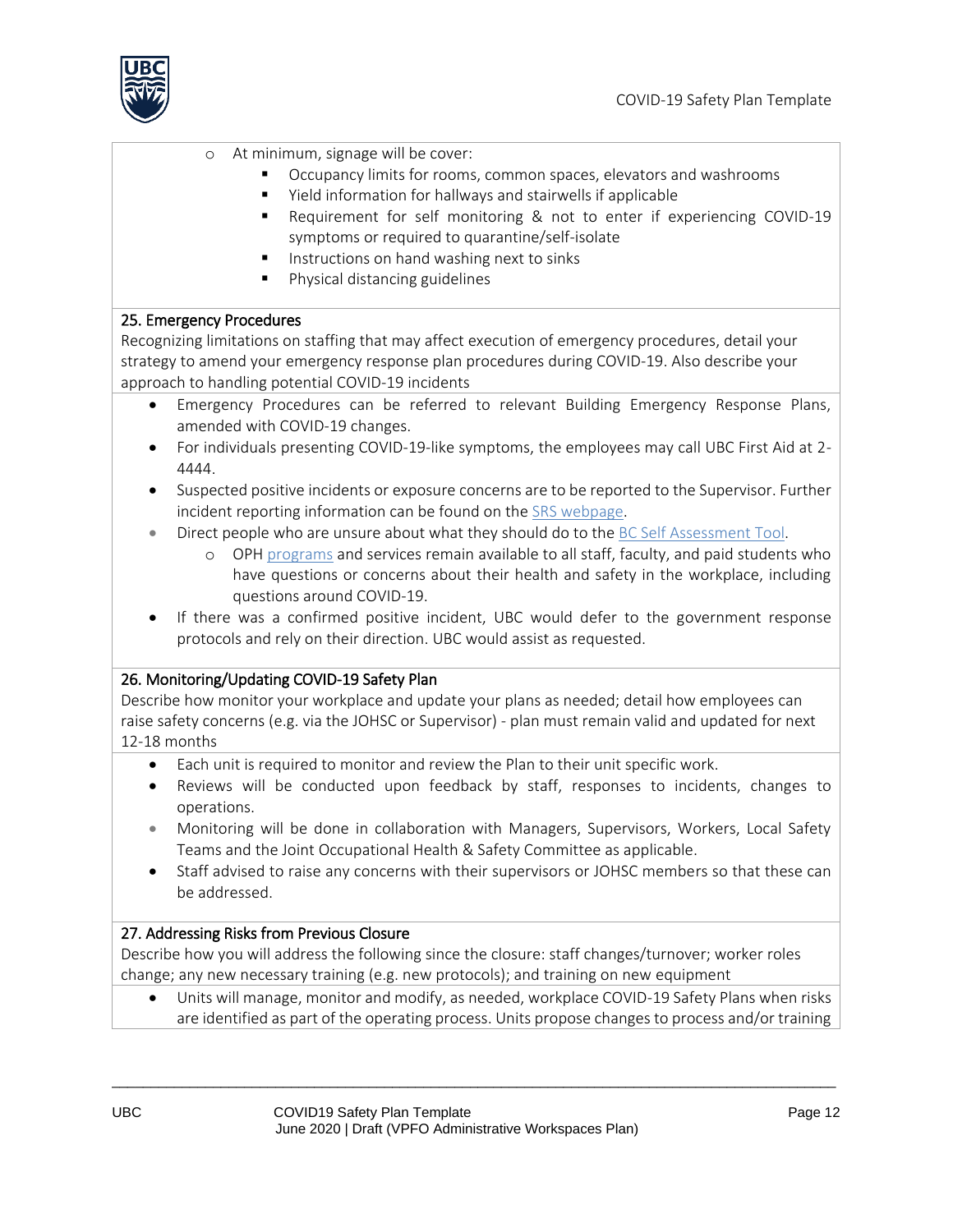

for employees as and when needed. This Plan will be amended accordingly, and subsequent local plans will follow.

- All staff are required to complete UBC mandatory training. Any site/work specific training will be referred to local unit specific safety plans as applicable.
- If a change to the worker role becomes necessary for continued operation, training in the new protocols of the job must be included (including full documentation of the training). If their worker role changes, the details will be included in the location site-specific safety plan as applicable.

# Section #6 – Personal Protective Equipment (PPE)

### 28. Personal Protective Equipment

Describe what appropriate PPE you will utilize and how you will/continue to procure the PPE

PPE is not required for this type of work.

# Section #7 - Acknowledgement

### 29. Acknowledgement

Plan must demonstrate approval by Administrative Head of Unit, confirming: 1) the Safety Plan will be shared with staff and how; 2) staff will acknowledged receipt and will comply with the Safety Plan.

• This plan has been made available and shared with staff via email and hardcopy orientation. Staff can either provide a signature or email confirmation that they have received, read and understood the contents of the plan. Unit Managers are responsible for communicating this Safety Plan and any local specific plans as applicable.

I acknowledge that this Safety Plan has been shared with staff both through email and will be made available as a shared document. Staff can either provide a signature or email confirmation that they have received, read and understood the contents of the plan.

| Date<br>Name (Manager or Supervisor)<br>Title |       |                                     |
|-----------------------------------------------|-------|-------------------------------------|
| Faculty and Staff Occupying Workspace         |       |                                     |
| Name                                          | Email | Confirmation<br>of<br>Understanding |
|                                               |       |                                     |
|                                               |       |                                     |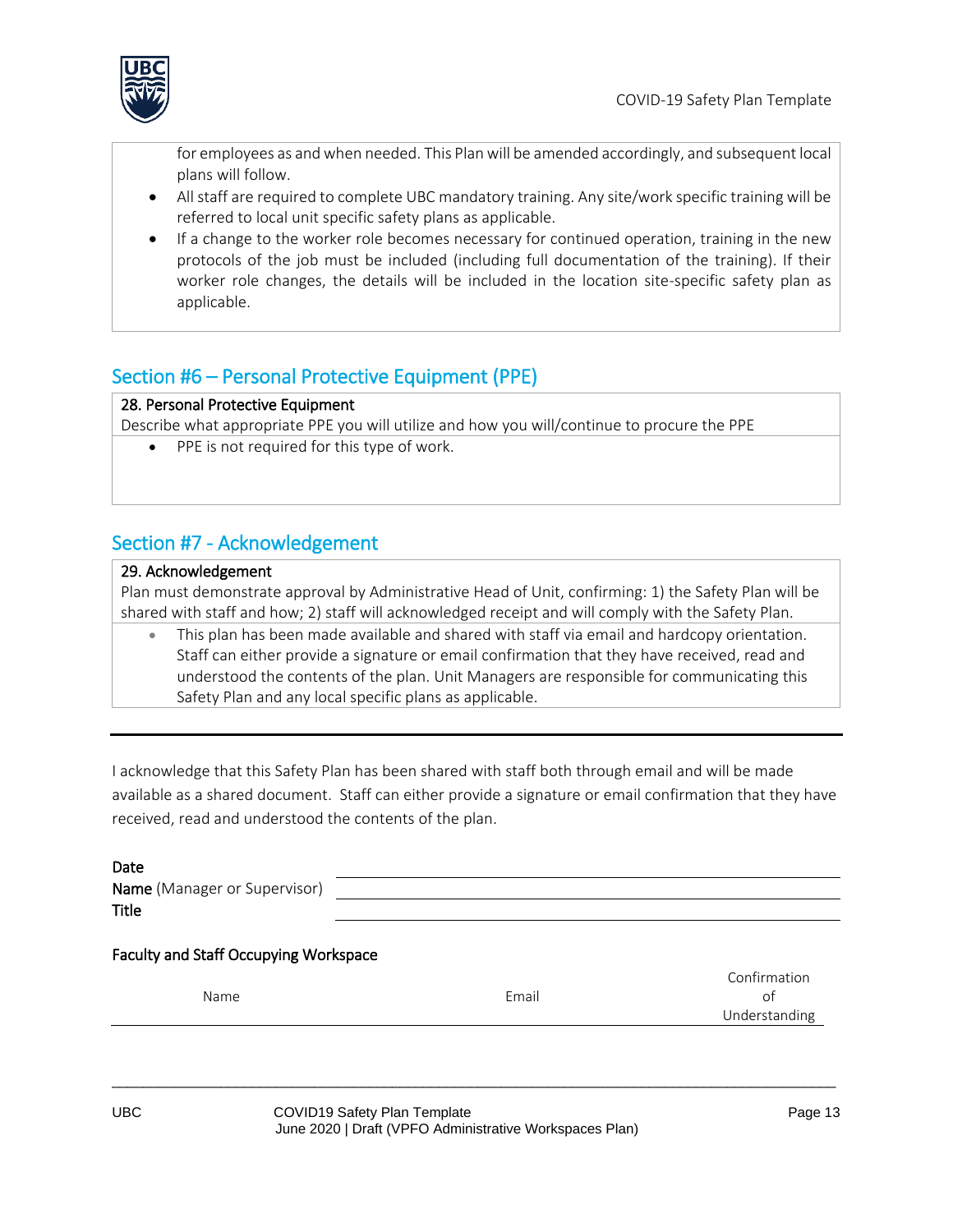

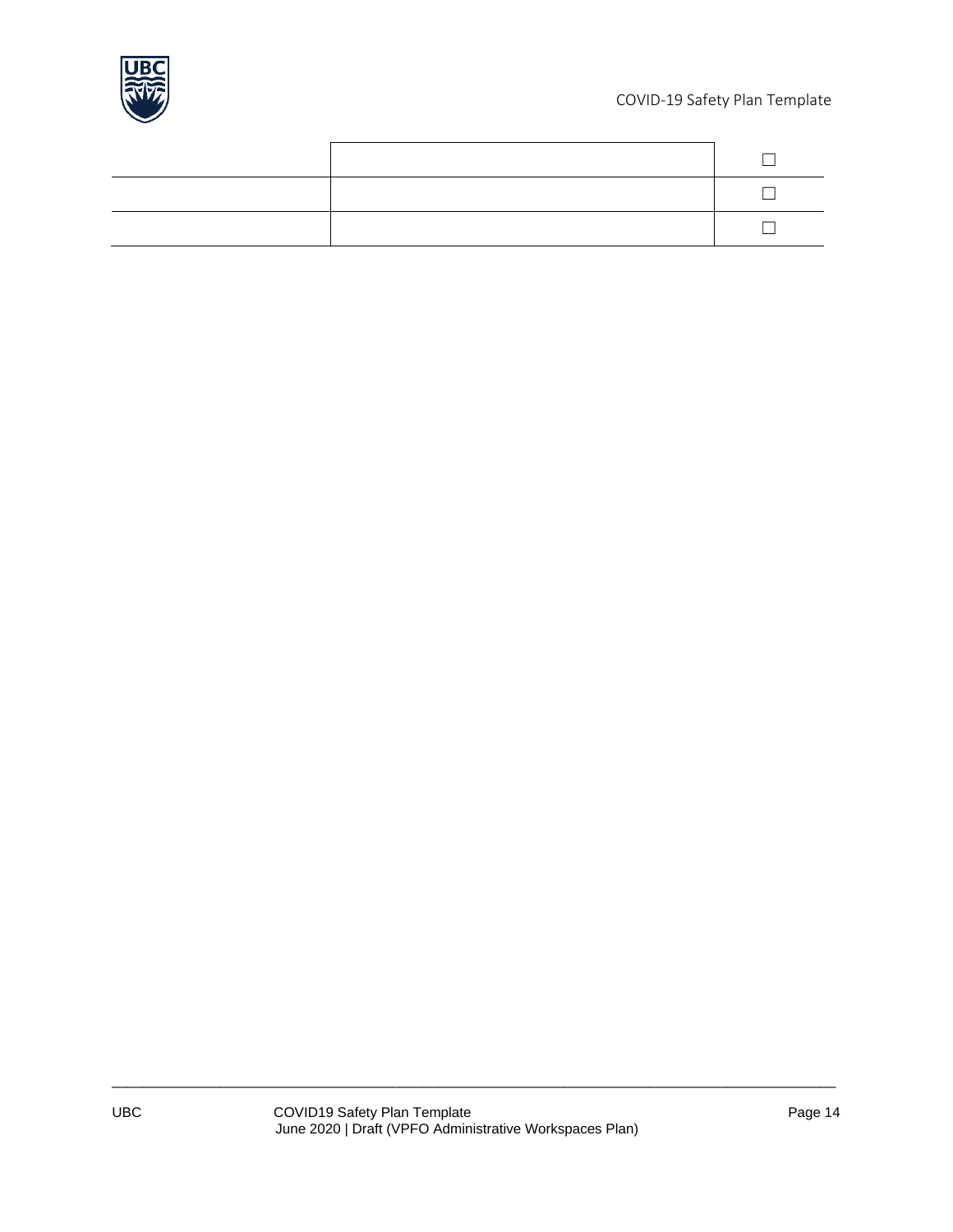

Appendix A: Koerner Library - 6<sup>th</sup> Floor Work Location - Additional Safety Plan Information Appendix B: TEF3 – 5<sup>th</sup> Floor Work Location - Additional Safety Plan Information Appendix C: Old Administration Building Work Location - Additional Safety Plan Information Appendix D: University Services Building – Rm (0072, 0076, 1029 ) Work Location - Additional Safety Plan Information Appendix E: Wesbrook Village – Rm (see associated child plan ) Work Location - Additional Safety Plan Information Appendix F: Feric Building Work Location - Additional Safety Plan Information Appendix G: Donald Rix Work Location - Additional Safety Plan Information Appendix H: Gerald McGavin Work Location – Additional Safety Plan Information Appendix I: Campus Energy Centre Work Location – Additional Safety Plan information

All parent plans are centrally located at: [https://srs.ubc.ca/covid-19/covid-19-safety](https://srs.ubc.ca/covid-19/covid-19-safety-plans/)[plans/](https://srs.ubc.ca/covid-19/covid-19-safety-plans/) 

Child and intermediate plans are posted on department websites. Any team member or guest wanting to access any of these buildings can contact their Manager to confirm the safety plan.

NOTE: All buildings have Building Emergency Response Plans [ BERP] and each team member will be provided the BERP for their location.

# Introduction

The Donald Rix building is located at 336-2389 Health Sciences Mall. The office space is used by several of the Safety & Risk Services units. The area is accessed from the main 3rd level building corridor via 4 doors. One door leads directly into the boardroom (344), while the other 3 doors lead into the mainly open concept office space with a small number of single occupancy offices, each separated from the main room by floor to ceiling walls and doors. The main room (336) is a relatively large area with workstations separated into cubicles by 48 inch high dividers, and open to a kitchenette / lunch room and printer/copy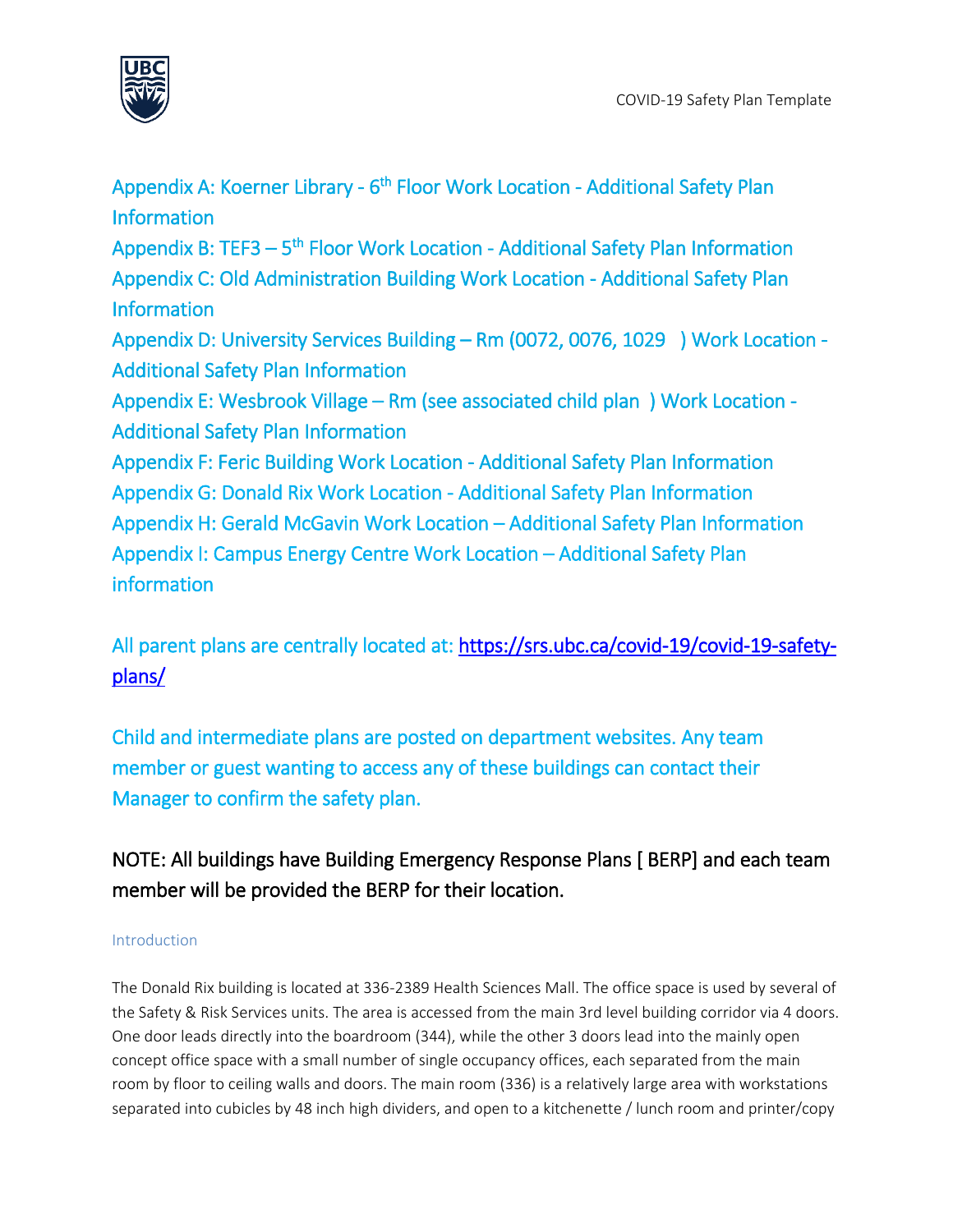

room. Doors off of room 336 contain a small meeting room (335), the boardroom (344) and a storage room. Since functions within the Donald Rix location of SRS have been deemed 'crucial" by UBC, this office has been staffed to provide coverage for the Point Grey Campus throughout the public health emergency and never fully closed. We did comply with UBC directives to work remotely where possible, and in doing so have reduced the number of staff that report to work at any given time. The same is noted for HR as a crucial service, providing support to front line staff on site for Building OPS and Financial Operations; HR staff is located at USB and TEF3-5<sup>th</sup> floor. Staff will follow the protocols and building accesses noted in the respective child plans for those buildings.

# Contact density (proposed COVID-19 Operations)

Potential close/brief contact locations are:

- Printer room
- Kitchenette
- Hall ways
- Entry/exit main doors

### Potential closer/prolonged contact locations are:

- Meeting rooms
- Lunch room
- Adjacent workstations

High touch surfaces: AV system (in meeting rooms), meeting room chairs and tables, kitchenette surfaces, photocopiers, door handles, and light switches.

### Contact Number (proposed COVID-19 Operations)

- 10-13 employees present in the space during normal operational hours. This number represents 25%- 33% of the total number of employees.
- Employees working onsite will be determined based on operational need and considering the proximity of assigned workstations.
- Onsite attendance will be limited to pre-scheduled days and times, unless urgent and extenuating circumstances warrant otherwise.

### Hazard Identification

Employees that may come into contact at a distance shorter than 2 m

- High use pinch point to the kitchenette and photocopy room
- Desks that are in close proximity to each other (specifically hotel desks)
- Public interactions at front desk (reception)
- Occupational First Aid responders providing emergency assistance
- Delivery of in-person training courses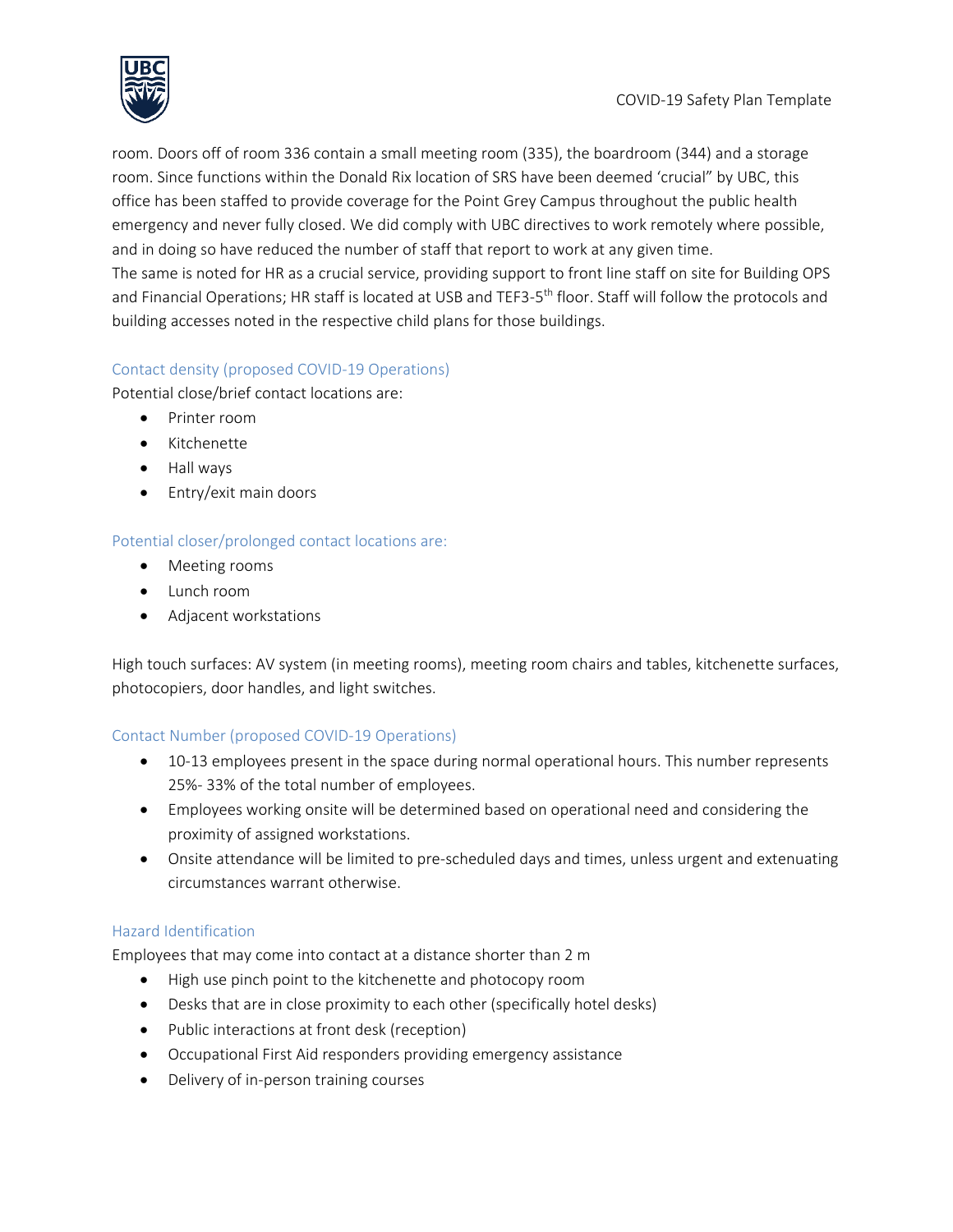

Other hazards:

• Surfaces touched by multiple employees (high touch surfaces)

### Risk Level Determination (H/M/L)

LOW RISK (low number of contacts, brief contact)

### Work from Home/Remote Work

- Majority of the staff have been working from home and will continue to do so at this time. This includes majority of staff from the Prism group, Environmental Protection and Health and Safety.
- All staff who come in are scheduled so as not to exceed 33% at any time in that work space.
- The schedule of staff working from the office was created to cover daily key operational aspects for the department (see below).

#### Work Schedule changes

• A daily schedule keeps track of every employee coming into the office and was created based on grouping and operational needs

#### Spatial Analysis: Occupancy limits

- 1) Identify and list the rooms and maximum occupancy for each workspace/area;
	- Office area maximum  $8 10$  people
	- Photocopy room  $-1$  person at a time
	- Kitchenette 4 people (3 seated, one standing)
	- Meeting room 335 3 people
	- Meeting room 344 8 maximum
	- USB 0072- 2 people maximum
	- All other meetings rooms in the locations will follow the listed protocol for the buildings
- 2) The lobby, bathrooms and elevators are managed by SDM Realty.
	- There will be one main entrance into the office and three exit doors. The flow will be unidirectional wherever possible. Where this is not practical, a system of yielding to oncoming traffic by the person most able to make space has been instituted.

#### Accommodations to maintain 2-metre distance

- Schedule allocation is based on staff being seated at appropriate physical distances (2 m apart).
- Removed/relocated chairs in the meeting and lunch rooms to ensure 2 m distance can be accommodated.
- Removed hotel desks to create wider access route to the kitchenette and printer room.
- Installed a barrier shelving unit atop the reception desk to allow for physical distancing between individuals entering 336 and the workstation occupant.